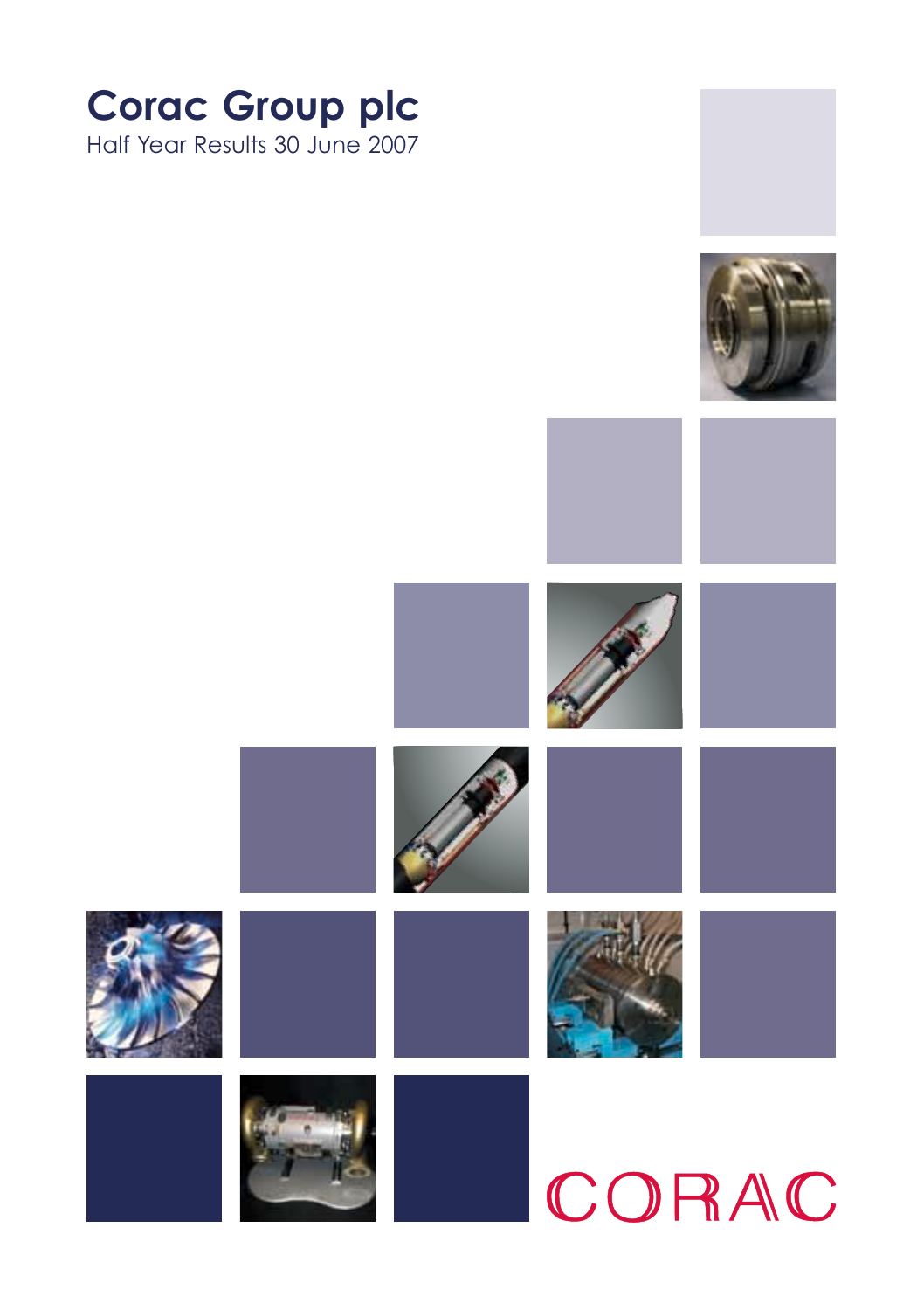## **Introduction**

I am pleased to report that the last six months have been exceptionally busy with progress on all fronts. We are shipping Industrial Air compressors to customers and we have been heavily engaged in testing of the downhole compressor at our secure site in Cumbria. Progress has resulted in further enquiries about the application of our technology from large groups in both the Oil & Gas and the Industrial Air sectors.

\_\_\_\_\_\_\_\_\_\_\_\_\_\_\_\_\_\_\_\_\_\_\_\_\_\_\_\_\_\_\_\_\_\_\_\_\_\_\_\_\_\_\_\_\_\_\_\_\_\_\_\_\_\_\_\_\_\_\_\_\_\_\_\_\_\_\_\_\_\_\_\_\_\_\_\_\_\_\_\_\_

## **Financial Review**

The financial results for the six months ended 30 June 2007 show a loss after tax of £702,000, a reduction from a loss after tax of  $£1,007,000$  for the same period last year. The results were in line with management expectations. At 30 June 2007, the number of issued shares was 74,814,500.

Shareholder funds are being used to maximise progress for the Company. Turnover for the six months ended 30 June 2007 was £765,000, compared with £527,000 in 2006. The Company also received £61,000 (2006: £21,000) of grant income.

## **Downhole Gas Compression ('DGC')**

The DGC Programme continues to reduce risk as a result of test procedures being undertaken in Cumbria.

The DGC development started over four years ago with a feasibility study, where we worked with Shell to investigate how the DGC concept applied to their assets and whether it could yield economic returns. The results were so positive that the Joint Industry Programme ('JIP') commenced with Conoco Phillips, ENI and Repsol in three phases:

- Phase 1: The development of concepts to establish whether a Downhole Gas system could operate to within given environmental parameters.
- Phase 2: The detailed design of the components, which were manufactured and tested.
- Phase 3: The development and construction of the DGC unit and electronics, which were tested in our facility before proceeding to the loop test rig in Cumbria.

Throughout the programme our partners have collaborated and monitored our progress, funding each phase with stage payments.

The Cumbrian test rig commissioned last year replicates the environment of the downhole well. It is capable of accommodating our five compressors in a string which 'pump' methane gas at temperatures in excess of 100°C. Our fully manufactured units have been on test this year and have been delivering the speed and pressure requirements in this onerous environment.

Our current testing programme has been proceeding well, highlighting a number of design issues which are to be expected when rigorously testing in such a harsh environment. We are pleased that in every area where problems have occurred we have been able to analyse and rectify them, giving the Corac team a reputation for delivering reliability. Testing will continue until the beginning of 2008, although it is envisaged that we will retain the Cumbria site beyond that date for future production testing.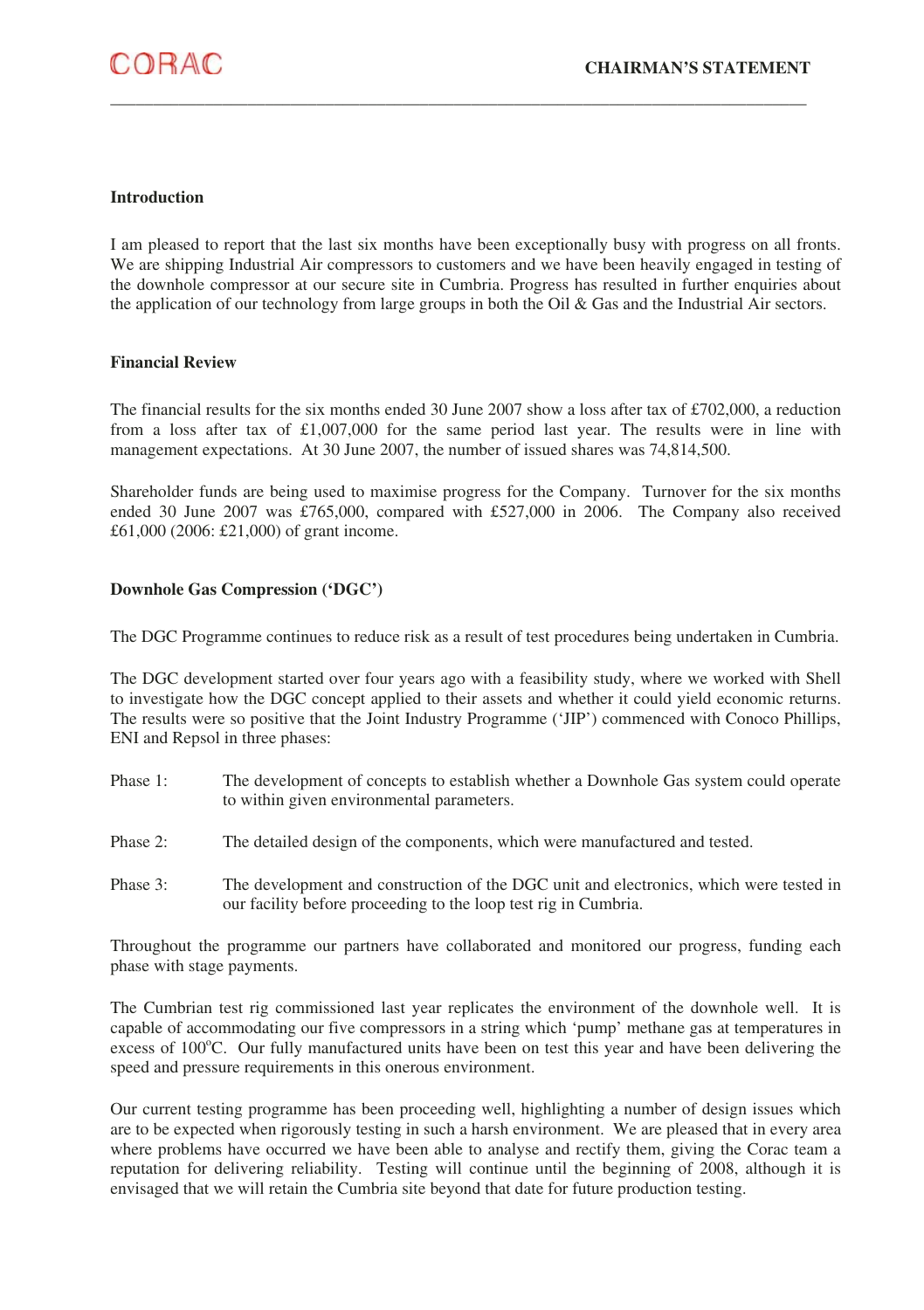## **Downhole Gas Compression (continued)**

The positive results from the loop testing programme have encouraged two of our JIP partners to identify the first wells for field trials. Corac engineers together with the well-completion engineers from the gas companies have been establishing the engineering requirements and budgets for field trials in Argentina and Italy. This has also resulted in Corac engaging with major global service contractors to take advantage of their knowledge and experience, for example in deploying electrical submersible pumps (ESPs) for the oil sector which has a parallel with our unique downhole gas compressor.

\_\_\_\_\_\_\_\_\_\_\_\_\_\_\_\_\_\_\_\_\_\_\_\_\_\_\_\_\_\_\_\_\_\_\_\_\_\_\_\_\_\_\_\_\_\_\_\_\_\_\_\_\_\_\_\_\_\_\_\_\_\_\_\_\_\_\_\_\_\_\_\_\_\_\_\_\_\_\_\_\_

The UK continental shelf has a significant number of waning wells and our solution can provide a valuable tool to gain more of the stranded gas reserves or play a role in establishing strategic reserves.

## **Industrial Air**

It is pleasing to report that we are now shipping products in this sector of our market and, even more importantly, that our hybrid compressor concept is being accepted by the Industrial Air industry. This bodes well for the future as evidenced by a number of other industrial conglomerates engaging with us with a view to adopting our technology. Gaining a significant share of the oil free industrial compressed air market will take time, but the experience we are having with our two present customers, LMF and Fu Sheng, is encouraging at this stage of our development.

The demonstration units that we have shipped and will be shipping for the rest of this year are to be used by end customers and are expected to lead to an escalation of orders, as well as wider acknowledgement of Corac's technology. Our two existing contracts at the moment are serving two different sectors of the Industrial Air market illustrating that there are opportunities to take up further relationships and licence agreements in particular sectors.

As the market grows, our technology will benefit from cost reduction through volume manufacturing. This will reinforce the apparent efficiency gains from the hybrid machine together with our inherent nooil low maintenance machines to give an extremely cost effective product.

#### **Outlook**

Both the Downhole Gas Compressor and the Industrial Air products are opening up our market opportunities and we see Corac continuing to establish its presence in these markets. Further opportunities are being identified in power electronics in other markets and, for example, a compressor is being designed to handle ammonia to address the commercial refrigeration market. We look forward to the period ahead with confidence.

hald why

Professor Gerry Musgrave Executive Chairman 21 September 2007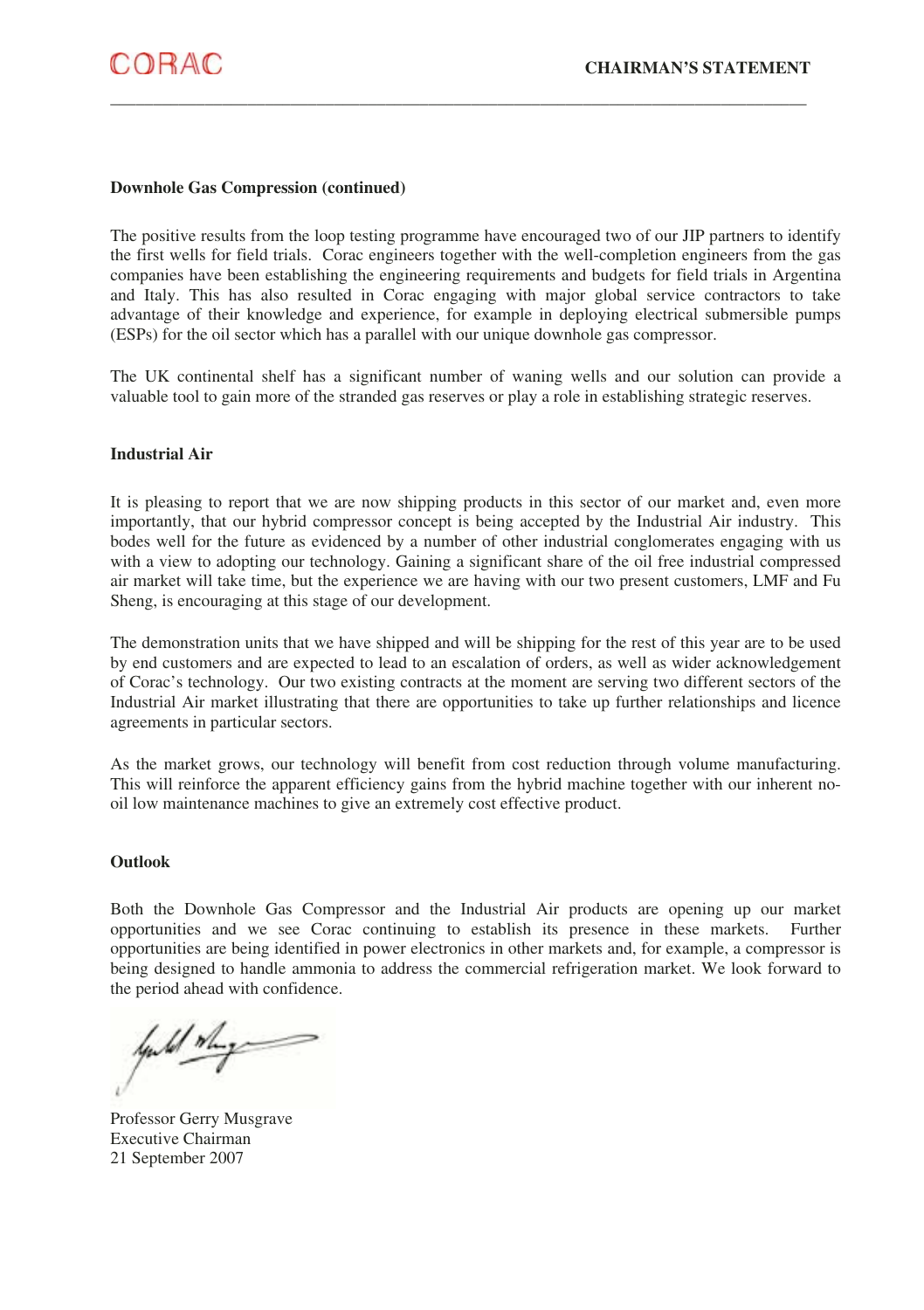

## **PROFIT & LOSS ACCOUNT For the six months ended 30 June 2007**

|                                             | 6 months         | 6 months         | Year                    |  |
|---------------------------------------------|------------------|------------------|-------------------------|--|
|                                             | ended 30         | ended 30         | ended 31                |  |
|                                             | <b>June 2007</b> | <b>June 2006</b> | <b>December</b><br>2006 |  |
|                                             | (unaudited)      | (unaudited)      | (audited)               |  |
|                                             | £'000            | £'000            | £'000                   |  |
| <b>Turnover</b>                             | 765              | 527              | 1,642                   |  |
| Cost of sales                               | (592)            | (458)            | (1, 479)                |  |
| Gross profit                                | 173              | 69               | 163                     |  |
| Development costs                           | (604)            | (421)            | (1, 117)                |  |
| Administrative expenses                     | (627)            | (763)            | (1, 435)                |  |
| Other operating income                      | 61               | 21               | 24                      |  |
| <b>Operating loss</b>                       | (997)            | (1,094)          | (2,365)                 |  |
| Net interest receivable                     | 77               | 87               | 165                     |  |
| Loss on ordinary activities before taxation | (920)            | (1,007)          | (2,200)                 |  |
| Taxation                                    | 218              |                  | 827                     |  |
| Loss for the period                         | (702)            | (1,007)          | (1,373)                 |  |
| Loss per share                              |                  |                  |                         |  |
| Basic pence per share                       | (0.9)            | (1.4)            | (1.8)                   |  |

**\_**\_\_\_\_\_\_\_\_\_\_\_\_\_\_\_\_\_\_\_\_\_\_\_\_\_\_\_\_\_\_\_\_\_\_\_\_\_\_\_\_\_\_\_\_\_\_\_\_\_\_\_\_\_\_\_\_\_\_\_\_\_\_\_\_\_\_\_\_\_\_\_\_\_\_\_\_\_\_\_\_\_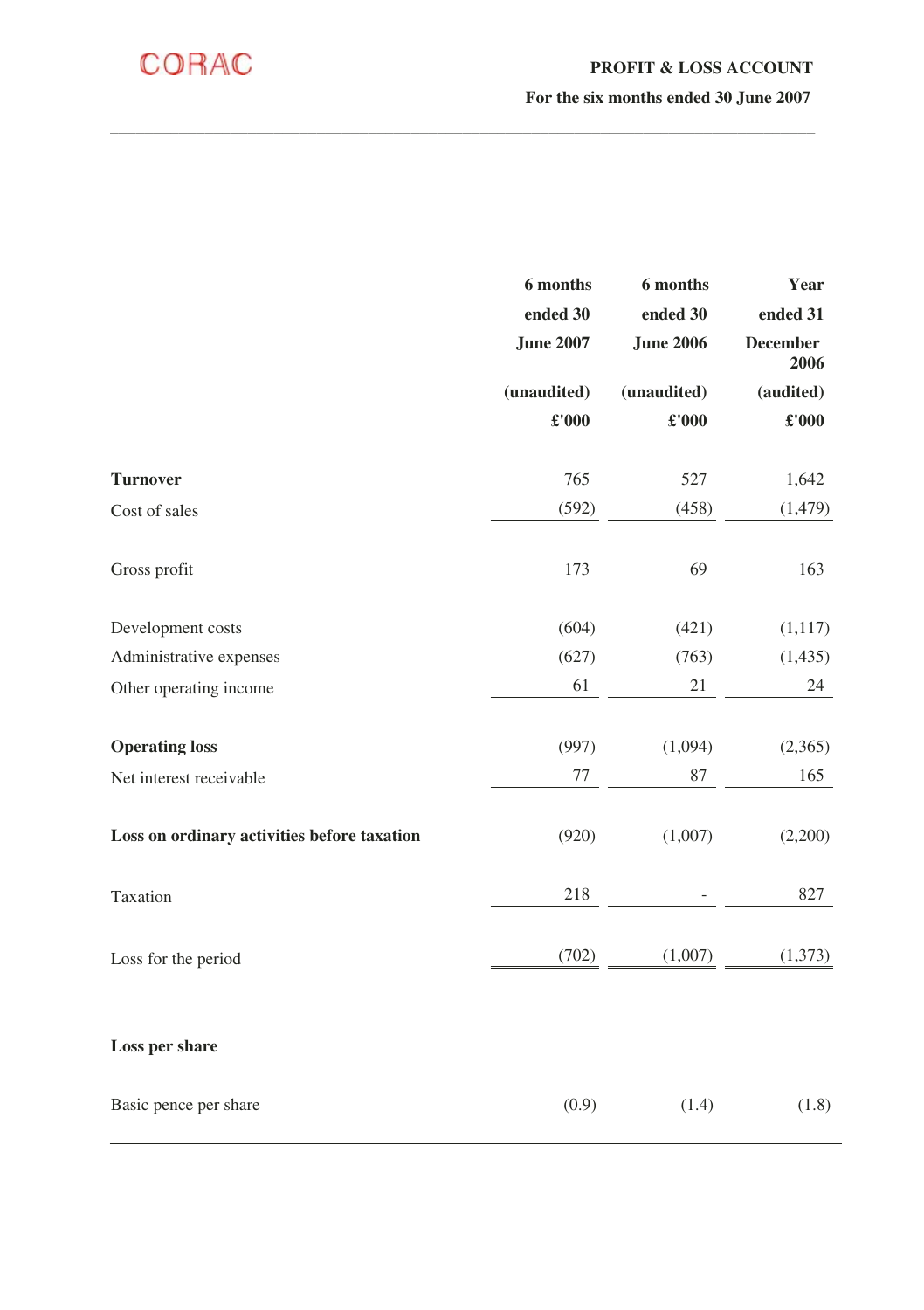|                                                | At 30 June  | At 30 June    | At 31<br><b>December</b> |
|------------------------------------------------|-------------|---------------|--------------------------|
|                                                | 2007        | 2006          | 2006                     |
|                                                | (unaudited) | (unaudited)   | (audited)                |
|                                                | £'000       | $\pounds 000$ | $\pounds 000$            |
| <b>Fixed assets</b>                            |             |               |                          |
| Tangible assets                                | 161         | 228           | 192                      |
| <b>Current assets</b>                          |             |               |                          |
| Stock                                          |             | 45            |                          |
| Debtors                                        | 569         | 1,480         | 770                      |
| Cash held on long-term deposit                 | 2,360       | 3,370         | 3,454                    |
| Cash at bank and in hand                       | 88          | 47            | 72                       |
|                                                | 3,017       | 4,942         | 4,296                    |
| Creditors: amounts falling due within one year | (618)       | (1,657)       | (1,312)                  |
| <b>Net current assets</b>                      | 2,399       | 3,285         | 2,984                    |
| <b>Total assets less current liabilities</b>   | 2,560       | 3,513         | 3,176                    |
| Share capital and reserves                     |             |               |                          |
| Share capital                                  | 7,481       | 7,443         | 7,443                    |
| Share premium                                  | 864         | 858           | 858                      |
| Capital redemption reserve                     | 575         | 575           | 575                      |
| Own shares held by Employee Benefit Trust      | (298)       | (300)         | (298)                    |
| Share-based payment reserve                    | 192         | 118           | 150                      |
| Profit and loss account                        | (6,254)     | (5,181)       | (5,552)                  |
| <b>Equity shareholders' funds</b>              | 2,560       | 3,513         | 3,176                    |

\_\_\_\_\_\_\_\_\_\_\_\_\_\_\_\_\_\_\_\_\_\_\_\_\_\_\_\_\_\_\_\_\_\_\_\_\_\_\_\_\_\_\_\_\_\_\_\_\_\_\_\_\_\_\_\_\_\_\_\_\_\_\_\_\_\_\_\_\_\_\_\_\_\_\_\_\_\_\_\_\_\_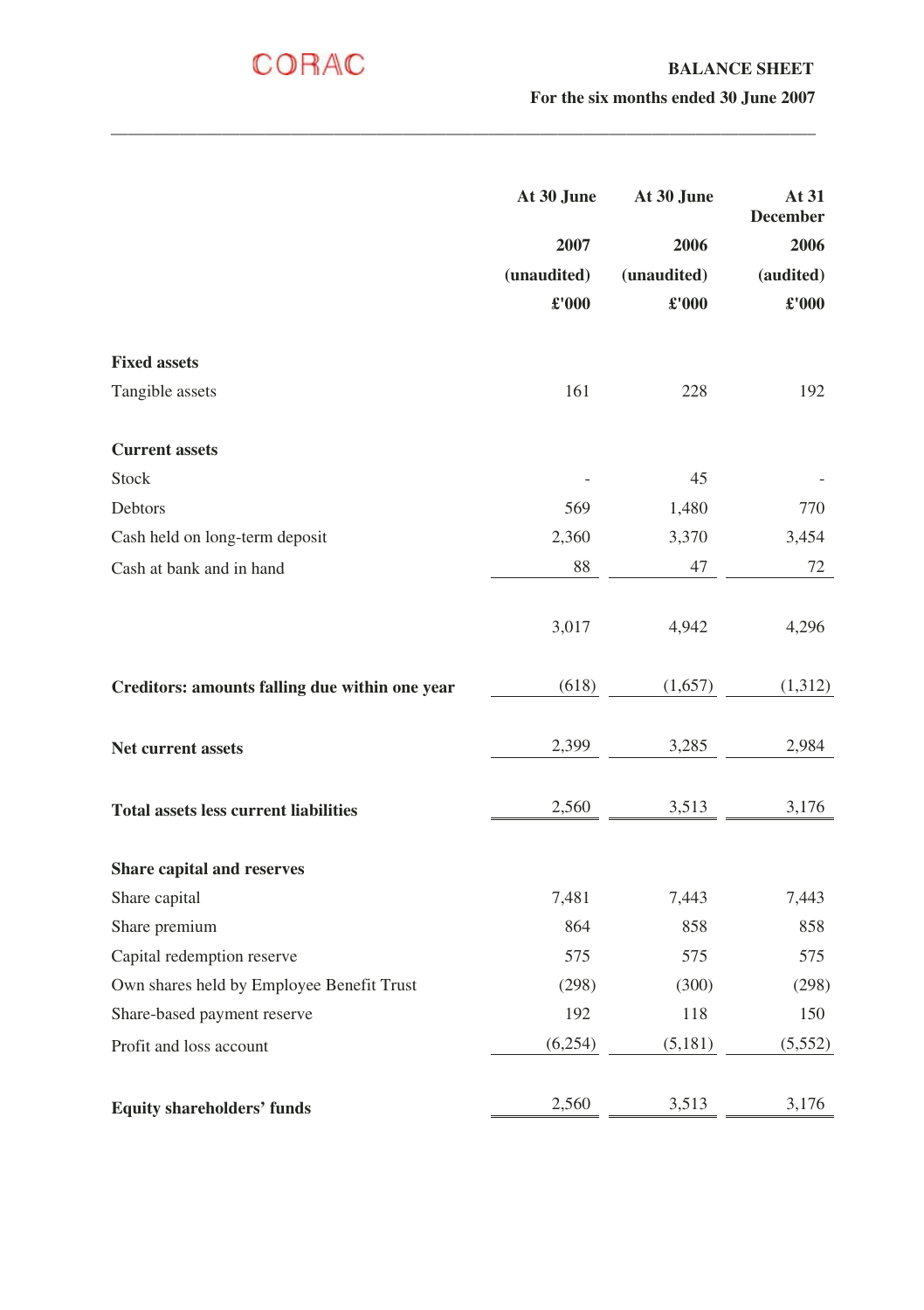

\_\_\_

## CORAC CASH FLOW STATEMENT

 **For the six months ended 30 June 2007** 

|                                                                        | 6 months<br>ended 30<br><b>June 2007</b><br>(unaudited)<br>$\pounds 000$ | 6 months<br>ended 30<br><b>June 2006</b><br>(unaudited)<br>£'000 | Year<br>ended 31<br><b>December</b><br>2006<br>(audited)<br>£'000 |
|------------------------------------------------------------------------|--------------------------------------------------------------------------|------------------------------------------------------------------|-------------------------------------------------------------------|
| Net cash outflow from operating activities                             | (1,709)                                                                  | (1,357)                                                          | (1,832)                                                           |
| Net cash inflow from returns on investment<br>and servicing of finance | 78                                                                       | 87                                                               | 165                                                               |
| <b>Taxation</b>                                                        | 519                                                                      |                                                                  | 515                                                               |
| Net cash outflow from capital expenditure                              | (10)                                                                     | (6)                                                              | (17)                                                              |
| Net cash outflow before use of liquid<br>resources and financing       | (1, 122)                                                                 | (1,276)                                                          | (1,169)                                                           |
| <b>Management of liquid resources</b>                                  | 1,094                                                                    | 41                                                               | (42)                                                              |
| <b>Financing</b>                                                       | 44                                                                       | 1,232                                                            | 1,234                                                             |
| Increase/(decrease) in cash in the period                              | 16                                                                       | (3)                                                              | 23                                                                |
| Reconciliation of net cash flow to movement in<br>net funds            |                                                                          |                                                                  |                                                                   |
| Increase/(decrease) in cash in the period                              | 16                                                                       | (3)                                                              | 23                                                                |
| Cash (outflow)/inflow from (decrease)/increase in<br>liquid resources  | (1,094)                                                                  | (41)                                                             | 42                                                                |
| Movement in net funds from cashflows in period                         | (1,078)                                                                  | (44)                                                             | 65                                                                |
| Net funds at start of period                                           | 3,526                                                                    | 3,461                                                            | 3,461                                                             |
| Net funds at end of period                                             | 2,448                                                                    | 3,417                                                            | 3,526                                                             |

\_\_\_\_\_\_\_\_\_\_\_\_\_\_\_\_\_\_\_\_\_\_\_\_\_\_\_\_\_\_\_\_\_\_\_\_\_\_\_\_\_\_\_\_\_\_\_\_\_\_\_\_\_\_\_\_\_\_\_\_\_\_\_\_\_\_\_\_\_\_\_\_\_\_\_\_\_\_\_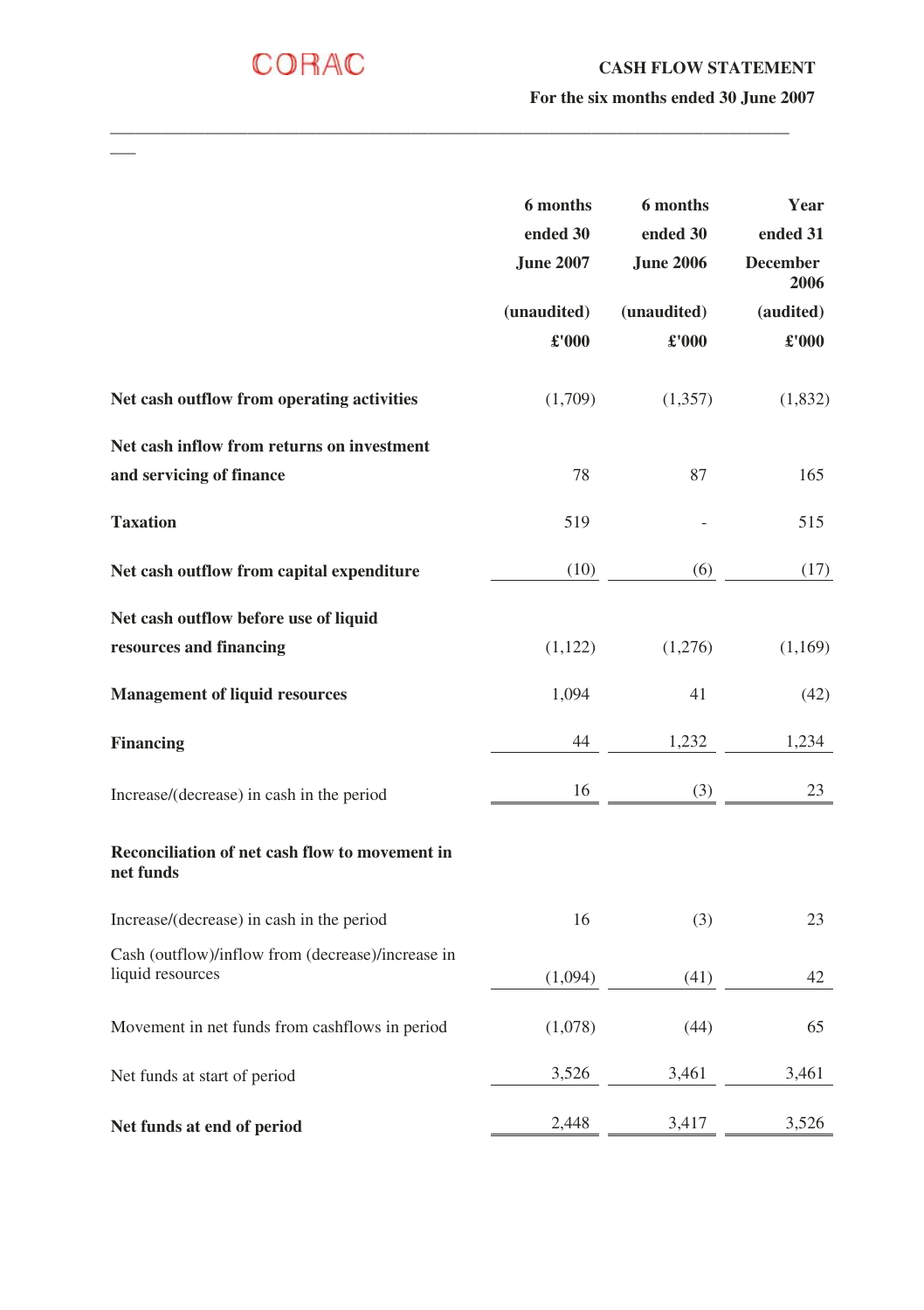

## **1 BASIS OF PREPARATION**

The interim financial statements have been prepared in accordance with applicable accounting standards and under the historical cost convention. The principal accounting policies of the company have remained unchanged from those set out in the company's 2006 Annual Report and Financial Statements.

\_\_\_\_\_\_\_\_\_\_\_\_\_\_\_\_\_\_\_\_\_\_\_\_\_\_\_\_\_\_\_\_\_\_\_\_\_\_\_\_\_\_\_\_\_\_\_\_\_\_\_\_\_\_\_\_\_\_\_\_\_\_\_\_\_\_\_\_\_\_\_\_\_\_\_\_\_\_\_\_\_\_

The figures for the year ended 31 December 2006 have been extracted from the Annual Report and Financial Statements which have been filed with the Registrar of Companies. The auditor's report on those accounts was unqualified and did not contain any statements under Section 237(2) or (3) of the Companies Act 1985. The financial information set out in this interim report does not constitute statutory financial information within the meaning of Section 240 of the Companies Act 1985.

The interim information in this report has been neither audited nor reviewed by the company's auditor.

## **2 TURNOVER**

All turnover has been derived from the company's research and development activities, and the commercialisation of its resultant intellectual property.

## **3 LOSS PER SHARE**

The calculation of the loss per share is based on the loss for the period divided by the weighted average number of shares in issue during the period as follows:

|                                             | 6 months         | 6 months         | Year            |
|---------------------------------------------|------------------|------------------|-----------------|
|                                             | ended 30         | ended 30         | ended 31        |
|                                             | <b>June 2007</b> | <b>June 2006</b> | <b>December</b> |
|                                             |                  |                  | 2006            |
|                                             | (unaudited)      | (unaudited)      | (audited)       |
|                                             |                  |                  |                 |
| Weighted average number of shares in issue. | 74,799,618       | 73,989,003       | 74, 211, 163    |

Diluted loss per share is not calculated since the conversion to ordinary shares of share options would be anti-dilutive.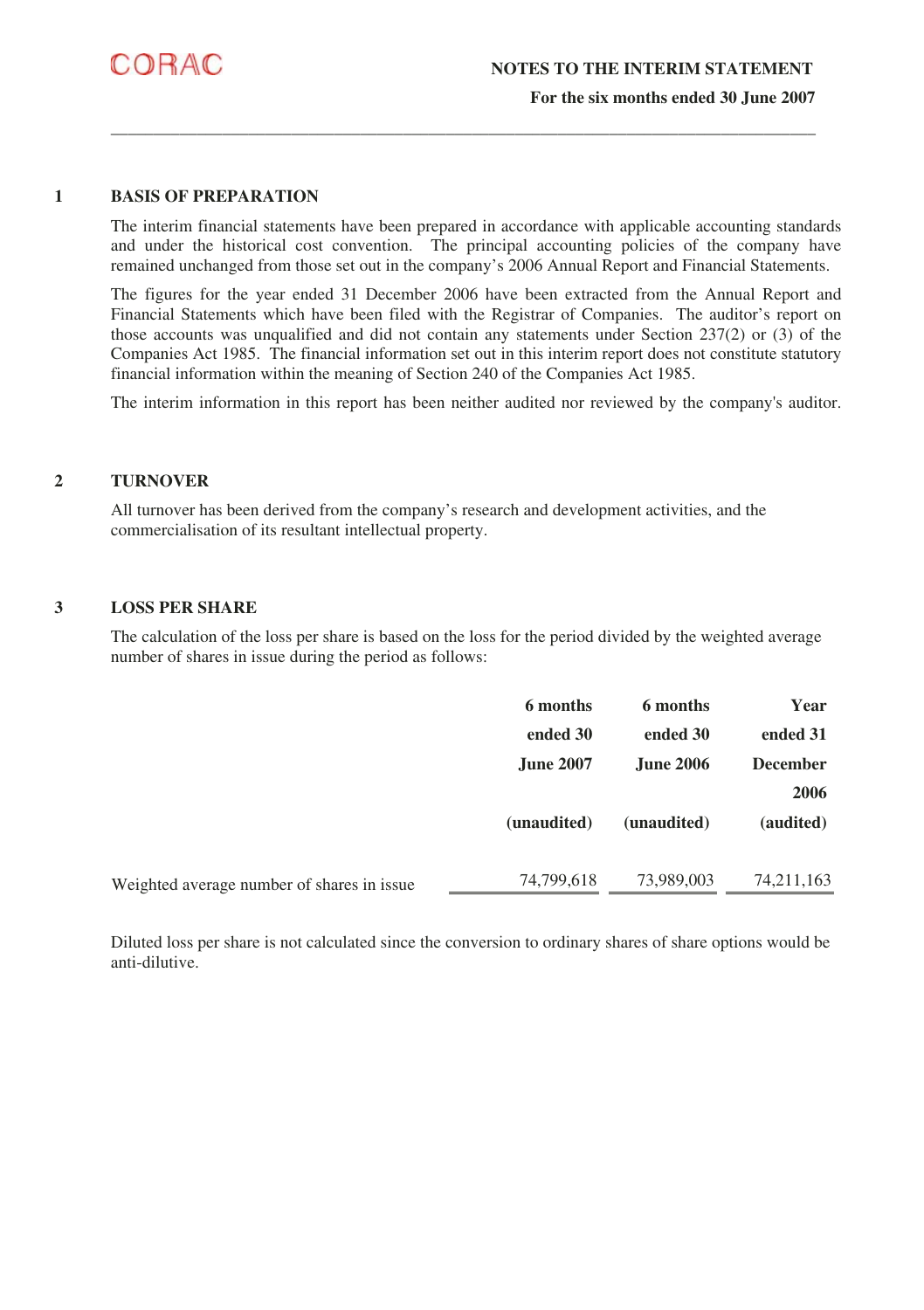

## **4 SHAREHOLDERS' FUNDS**

|                              | <b>Share</b> | <b>Share</b> | Capital    | Own shares      | Share-  | Profit  | <b>Total</b> |
|------------------------------|--------------|--------------|------------|-----------------|---------|---------|--------------|
|                              | capital      | premium      | redemption | held by         | based   | and     |              |
|                              |              |              | reserve    | <b>Employee</b> | payment | loss    |              |
|                              |              |              |            | <b>Benefit</b>  | reserve | account |              |
|                              |              |              |            | <b>Trust</b>    |         |         |              |
|                              | £'000        | £'000        | £'000      | £'000           | £'000   | £'000   | £'000        |
| At 1 January 2007            | 7,443        | 858          | 575        | (298)           | 150     | (5,552) | 3,176        |
| Issue of shares              | 38           | 6            |            |                 |         |         | 44           |
| FRS20 share option<br>charge |              |              |            |                 | 42      |         | 42           |
| Loss for period              |              |              |            |                 |         | (702)   | (702)        |
|                              |              |              |            |                 |         |         |              |
| At 30 June 2007              | 7,481        | 864          | 575        | (298)           | 192     | (6,254) | 2,560        |

\_\_\_\_\_\_\_\_\_\_\_\_\_\_\_\_\_\_\_\_\_\_\_\_\_\_\_\_\_\_\_\_\_\_\_\_\_\_\_\_\_\_\_\_\_\_\_\_\_\_\_\_\_\_\_\_\_\_\_\_\_\_\_\_\_\_\_\_\_\_\_\_\_\_\_\_\_\_\_\_\_\_

## **5 NET CASH OUTFLOW FROM OPERATING ACTIVITIES**

|                                            | 6 months<br>ended 30<br><b>June 2007</b><br>(unaudited)<br>£'000 | 6 months<br>ended 30<br><b>June 2006</b><br>(unaudited)<br>£'000 | Year<br>ended 31<br>December 2006<br>(audited)<br>£'000 |
|--------------------------------------------|------------------------------------------------------------------|------------------------------------------------------------------|---------------------------------------------------------|
|                                            |                                                                  |                                                                  |                                                         |
| Operating loss                             | (997)                                                            | (1,094)                                                          | (2,365)                                                 |
| Share-based payment provision              | 42                                                               | 15                                                               | 48                                                      |
| Depreciation                               | 40                                                               | 51                                                               | 98                                                      |
| Decrease in stocks                         |                                                                  |                                                                  | 45                                                      |
| (Increase)/decrease in debtors             | (100)                                                            | (924)                                                            | 97                                                      |
| (Decrease)/increase in creditors           | (694)                                                            | 595                                                              | 245                                                     |
| Net cash outflow from operating activities | (1,709)                                                          | (1,357)                                                          | (1, 832)                                                |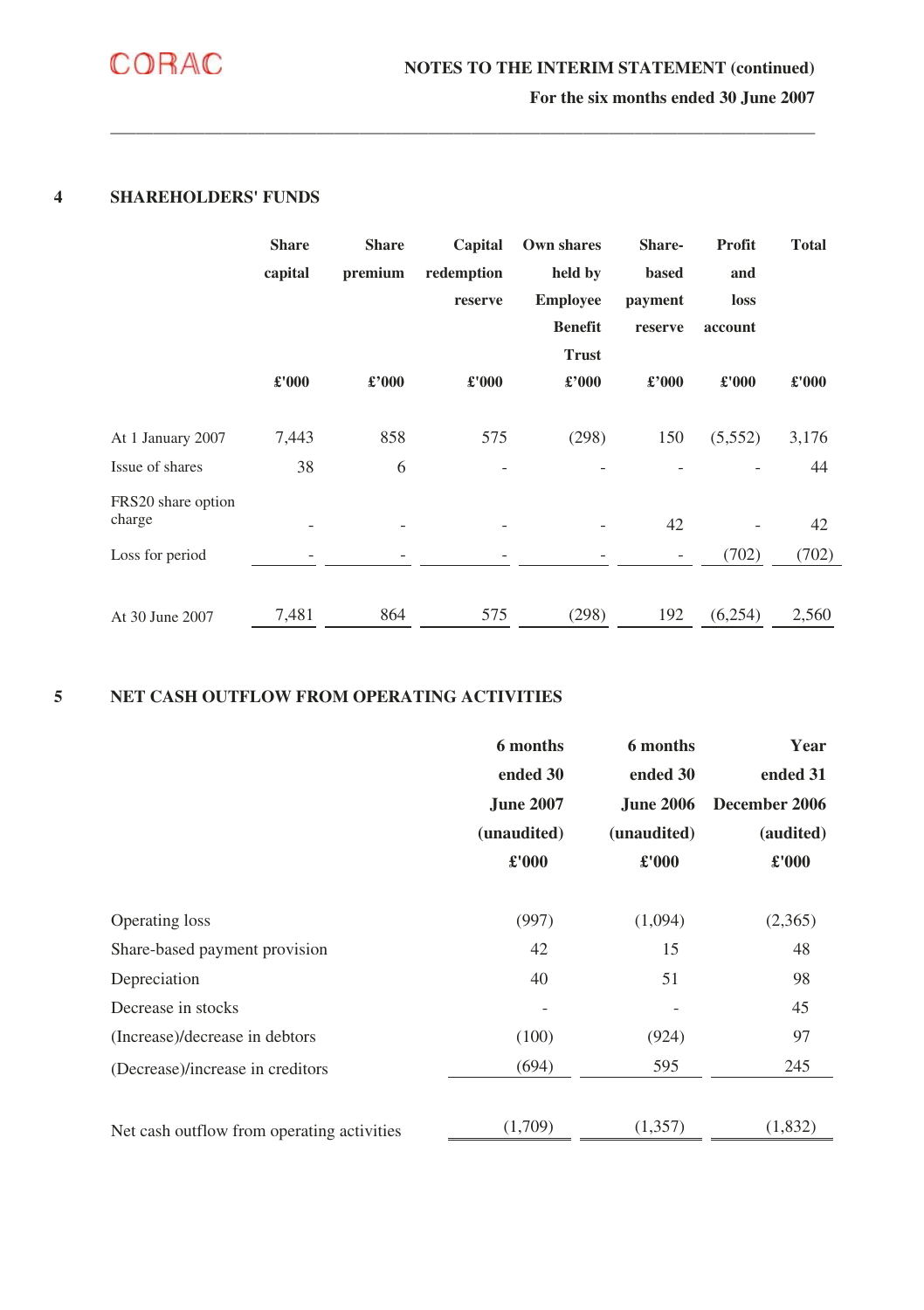

## **6 COPIES OF THE INTERIM STATEMENT**

Copies of the interim statement will be sent to shareholders. Further copies will be available from the company's registered office at Brunel Science Park, Kingston Lane, Uxbridge, Middlesex UB8 3PQ for one month from today.

\_\_\_\_\_\_\_\_\_\_\_\_\_\_\_\_\_\_\_\_\_\_\_\_\_\_\_\_\_\_\_\_\_\_\_\_\_\_\_\_\_\_\_\_\_\_\_\_\_\_\_\_\_\_\_\_\_\_\_\_\_\_\_\_\_\_\_\_\_\_\_\_\_\_\_\_\_\_\_\_\_\_